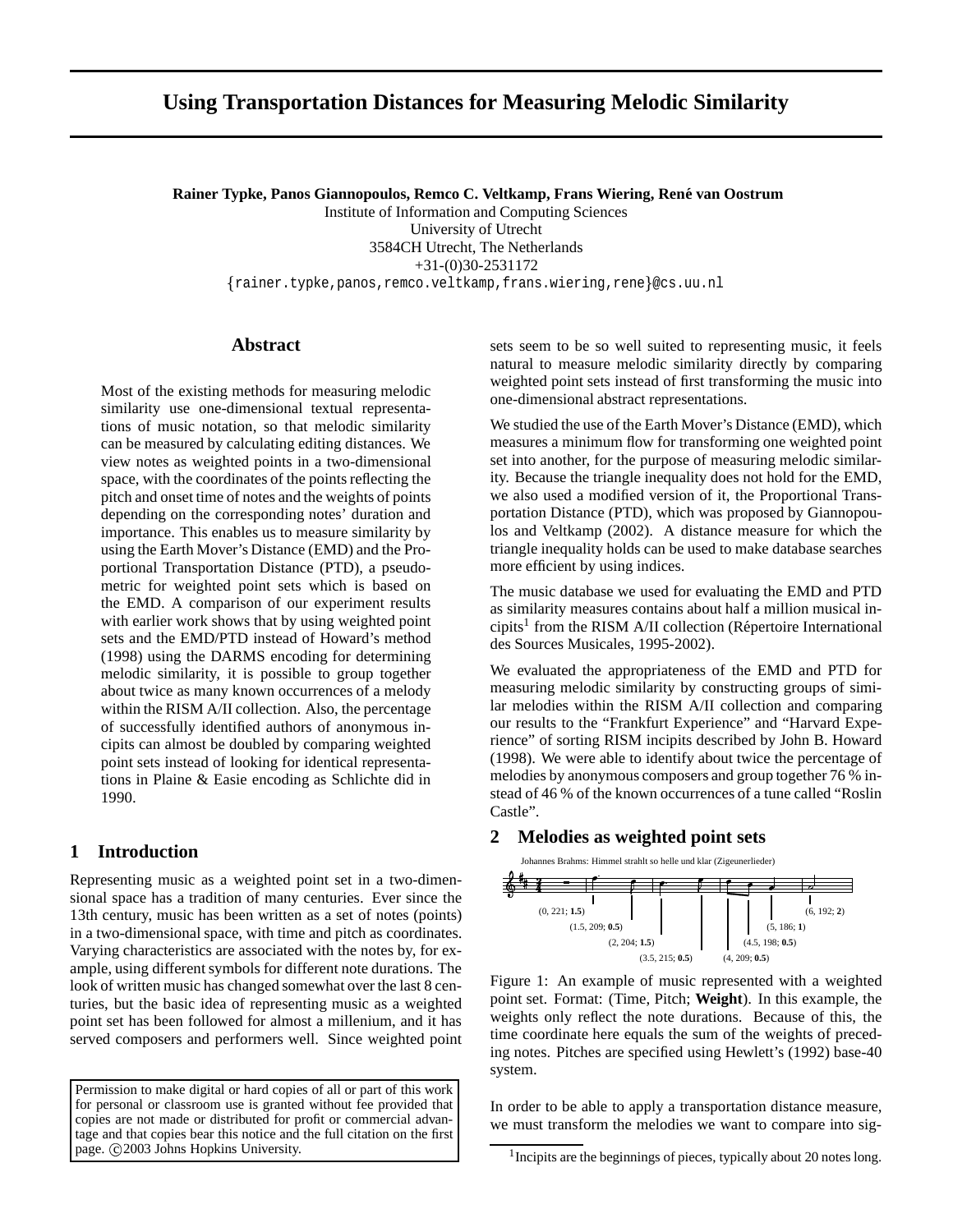natures. By signature, we mean a set of points in the twodimensional Euclidean space where each point has a weight associated with it. The two dimensions are time and pitch.

When transforming melodies into signatures, we create one point for each note. Rests are encoded implicitly as the time spans that are not covered by points. As a consequence, we do not distinguish between two subsequent quarter rests and one half rest, but we do distinguish between two subsequent quarter notes and a half note; only the latter sounds differently.

### **2.1 The time coordinate**

In our database, durations of notes and their positions within measures are specified using divisions of a quarter note, in a way similar to the MIDI format. With every melody, the number of divisions per quarter note is stored. This number is chosen such that the duration of every note in the melody can be specified as a whole number. For example, if there are 96 divisions per quarter note, a quarter note has duration 96, a half note has duration 192, and a sixteenth 24.

We want time coordinates in signatures to be independent of the number of divisions chosen for a particular melody. Therefore, we calculate the time coordinate of a note as the sum of the lengths of measures preceding the note plus the note's position within its measure, divided by the number of divisions for a quarter note. Measure lengths are calculated as follows: for each note or rest in a measure, the duration is added to the position within the measure. The maximum of all of these end points of notes and rests is then taken as the measure length.

In order to skip leading rests  $-$  we do not want to distinguish between melodies that differ only in the duration of leading rests –, we then subtract the very first note's time coordinate from all time coordinates, thereby shifting all notes so that the first note starts at time 0.

| <b>Note</b><br><b>Number</b> | <b>Measure</b><br><b>Number</b> | Pitch40 | <b>Duration</b> | <b>Position</b><br>in bar |
|------------------------------|---------------------------------|---------|-----------------|---------------------------|
|                              |                                 |         | 1920            |                           |
| 2                            | 2                               | 221     | 1440            |                           |
| 3                            | 2                               | 209     | 480             | 1440                      |
| 4                            | 3                               | 204     | 1440            |                           |
| 5                            | 3                               | 215     | 480             | 1440                      |
| 6                            |                                 | 209     | 480             |                           |
|                              |                                 | 198     | 480             | 480                       |
| 8                            |                                 | 186     | 960             | 960                       |
| 9                            |                                 | 192     | 1920            |                           |

For a complete example, see Figure 1 and Table 1.

Table 1: The database contents for the melody shown in Figure 1. There are 960 divisions per quarter note, and rests are coded as notes with pitch 0. To arrive at Figure 1, we first normalize the time coordinates (i. e., divide them by 960). The durations are then: 1920/960=2, 1.5, 0.5, 1.5, 0.5, 0.5, 0.5, 1, 2. All measure lengths are 1920/960=2. Therefore, the note onset times are: 0, 2, 3.5, 4, 5.5, 6, 6.5, 7, and 8. This still includes the leading rest, which we want to ignore, so finally, we skip the leading rest and subtract its duration from all subseqent notes: 0, 1.5, 2, 3.5, 4, 4.5, 5, 6. These are the time coordinates in Figure 1.

Our method of determining the length of each measure without relying on the time signature ensures that we get sensible coordinates even in cases where the notes in a measure do not match the time signature. This actually happens with the RISM data. See, for example, the bottom right incipit in Figure 5, where not only the octaves are encoded incorrectly for some notes, but there is also a mismatch of the time signature and the contents of measures.

#### **2.2 The pitch coordinate**

Unlike MIDI files, our database contains the pitch in Walter Hewlett's (1992) Base-40 notation. This notation distinguishes between notes with the same pitch, but different notations. Like MIDI pitches, it is a number-line representation of musical pitch notation, but with the added advantage of being intervalinvariant. I. e., the difference between any two base-40 pitch numbers will correctly determine the notated interval name between those pitches.

#### **2.3 Weights**

Increasing a note's weight increases the importance of it having a counterpart of similar weight at the same position in the compared melody. A natural method of using weights is to make them reflect note durations. That way, differing note durations at corresponding positions lead to an increase in the resulting distance. For instance, in Figure 1 the note weights reflect only the durations. All results in this paper were obtained with weights that only depend on note durations. By adding more components, however, additional desirable effects could be achieved. Two promising weight components are stress weight and note number weight.

#### *2.3.1 Stress Weight*

There are cases where melodies clearly differ, but a distance measure which ignores the positions of notes within measures fails to distinguish between them. For example, the two melodies in Figure 2 would not be distinguished by the simple distance measures used for Figure 5. By adding more weight to notes at positions in measures which are usually emphasized, e. g. the first beat, the measure structure can be taken into account as well.



Figure 2: By adding a stress-based weight component, the distance measure can be made to reflect different measure structures. Without that, the distance would be zero for these clearly different melodies, provided that transpositions are allowed.

#### *2.3.2 Note Number Weight*

In the RISM database, there are no clear rules about how many notes are included in the incipits. Therefore, it happens that very similar or identical melodies differ mainly in the number of notes that are included in the incipit. As we shall see later, for example in the right column of Figure 5, there are instances where the distance between melodies becomes very large because one of them is cut off after fewer notes, not because they contain very different musical material. One possible way of addressing this problem is to add an extra weight component to each note that depends on how many notes precede it. That way,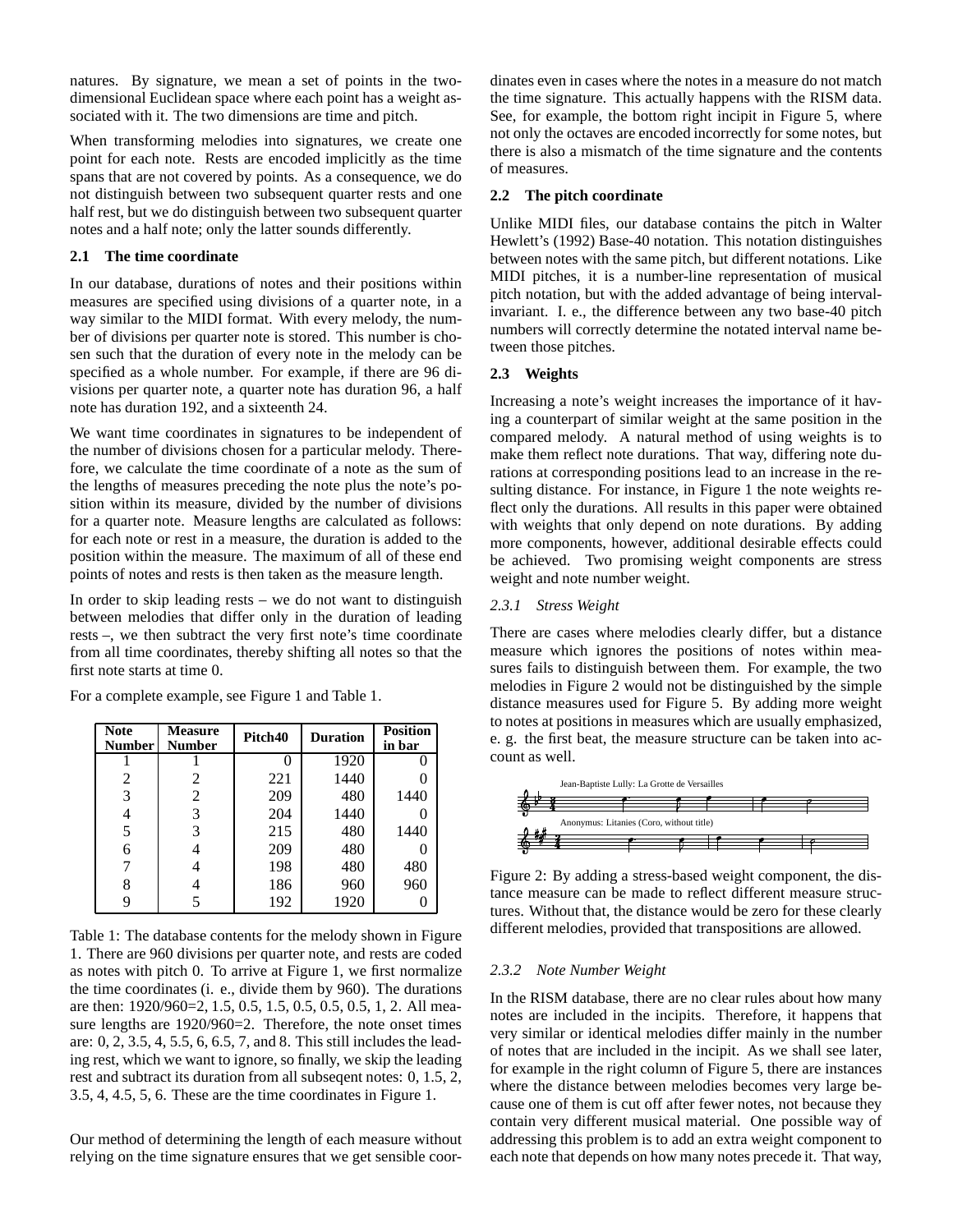notes close to the beginning are made more important than extra notes at the end which might not be present in all occurrences of a melody in the database.

In Section 4.2, we will describe some adjustments of the signatures which we do before applying a distance measure.

### **3 Similarity Measures for Weighted Point Sets**

For a similarity measure (formally speaking, a function on a set S,  $d : S \times S \to \mathbb{R}^+ \cup \{0\}$ , the following properties are usually desirable:

- i. *Self-identity*: For all  $x \in S$ ,  $d(x,x) = 0$ .
- ii. *Positivity*: For all  $x \neq y$  in  $S$ ,  $d(x, y) > 0$ .
- iii. *Symmetry*: For all  $x, y \in S$ ,  $d(x, y) = d(y, x)$ .
- iv. *Triangle inequality*: For all  $x, y, z \in S$ ,  $d(x, z) \leq d(x, y) +$  $d(y, z)$ .

A measure with all of these properties is called a metric, while a measure with only properties i, iii, and iv is called a pseudometric. Depending on the application, different properties are relevant. For measuring melodic similarity, we need self-identity and symmetry. The triangle inequality is useful for efficiently searching the database (Barros et al., 1996). Positivity is not necessarily always desired. The EMD's partial matching property, which is closely related to its lack of positivity (see Section 3.1.2), can be useful.

In the following subsections, we will describe the two transportation distances which we used.

#### **3.1 The Earth Mover's Distance (EMD)**

The Earth Mover's Distance between two weighted point sets measures the minimum amount of work needed to transform one into the other by moving weight. Intuitively speaking, a weighted point can be seen as an amount of earth or mass; alternatively it can be taken as an empty hole with a certain capacity. We can arbitrarily assign the role of the supplier to one set and that of the receiver/demander to the other one, setting, in that way, the direction of weight movement. The EMD then measures the minimum amount of work needed to fill the holes with earth (measured in weight units multiplied with the covered ground distance). See Cohen's Ph.D. thesis (1999) for a more detailed description of the EMD.

### *3.1.1 Definition*

Let  $A = \{a_1, a_2, \dots, a_m\}$  be a weighted point set such that  $a_i =$  surply  $\{(x_i, w_i)\}\$ ,  $i = 1, ..., m$ , where  $x_i \in \mathbb{R}^k$  with  $w_i \in \mathbb{R}^+ \cup \{0\}$  being its corresponding weight. Let  $W = \sum_{j=1}^{n} w_i$  be the total weight of set *A*.

The EMD can be formulated as a linear programming problem. Given two weighted point sets  $A, B$  and a ground distance  $d$ , we denote as  $f_{ij}$  the elementary flow of weight from  $x_i$  to  $y_j$  over the distance  $d_{ij}$ . If  $W, U$  are the total weights of  $A, B$  respectively, the set of all possible flows  $\mathcal{F} = [f_{ij}]$  is defined by the following constraints:

1. 
$$
f_{ij} \geq 0, i = 1, ..., m, j = 1, ..., n
$$

2. 
$$
\sum_{j=1}^{n} f_{ij} \leq w_i, i = 1, ..., m
$$

3.  $\sum_{i=1}^{m} f_{ij} \leq u_j, j = 1, ..., n$ 4.  $\sum_{i=1}^{m} \sum_{j=1}^{n} f_{ij} = min(W, U)$ 

These constraints say that each particular flow is non-negative, no point from the "supplier" set emits more weight than it has, and no point from the "receiver" receives more weight than it needs. Finally, the total transported weight is the minimum of the total weights of the two sets.

The flow of weight  $f_{ij}$  over a distance  $d_{ij}$  is penalized by its product with this distance. The sum of all these individual products is the total cost for transforming *A* into *B*. The EMD(*A*, *B*) is defined as the minimum total cost over  $\mathcal F$ , normalized by the weight of the lighter set; a unit of cost or work corresponds to transporting one unit of weight over one unit of ground distance. That is:

$$
EMD(A, B) = \frac{\min_{F \in \mathcal{F}} \sum_{i=1}^{m} \sum_{j=1}^{n} f_{ij} d_{ij}}{\min(W, U)}
$$

#### *3.1.2 Properties and Computation*

The most important properties of the EMD can be summarized as follows:

- 1. The EMD is a metric if the ground distance is a metric and if the EMD is applied on the space of equal total weight sets.
- 2. It is continuous, in other words, infinitesimal small changes in position and/or weight of existing points cause only infinitesimal change in the its value. Moreover, the addition of a point with an arbitrarily small weight, i. e. noise (which can be seen as increasing its weight from zero to a positive value) leads to an arbitrarily small change in the EMD's value.
- 3. It does not obey the positivity property if the sums of the weights of the two sets are not equal. In that case, some of the weight of the heavier distribution remains unmatched. Therefore, the EMD allows for partial matching. As a result, there are cases where it does not distinguish between two non-identical sets. Sometimes this can be useful, for example when two incipits contain identical melodies which are cut off after different numbers of notes. On the other hand, this also leads to effects like the one we see with incipit number 12 in the left column of Figure 5, where the EMD yields a relatively low distance. Here the surplus of weight is not all concentrated at the end of the melody, but distributed over several rests and other places, which leads to a false positive.
- 4. In the case of unequal total weights, the EMD does not obey the triangle inequality. A simple counterexample would be three melodies called A, B, and AB. Let us assume that AB is the concatenation of A and B, and let us assume that A and B are chosen so that the EMD yields a distance of 1 between them. If A and B are positioned accordingly, both the distance between A and AB and the distance between B and AB can be zero (because both A and B are parts of AB). Then,  $d(A, B) > d(A, AB) +$  $d(AB, B)$ .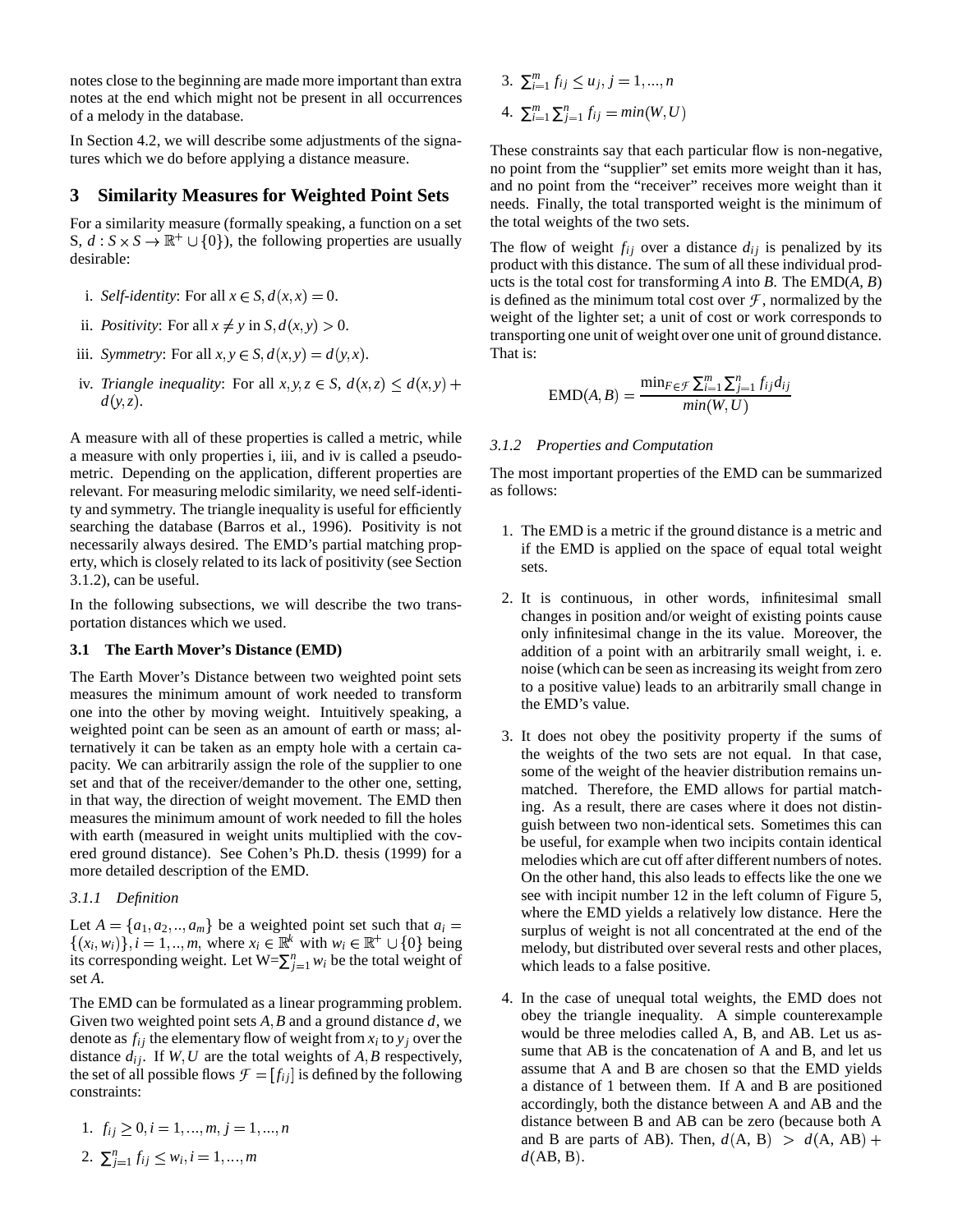As a result, methods that rely on the triangle inequality for speeding up database retrieval cannot be used in conjunction with the EMD.

The EMD can be computed efficiently by solving the corresponding linear programming problem, for example by using a streamlined version of the simplex algorithm for the transportation problem (Hillier and Lieberman 1990). We used Rubner's (1998) EMD function, which implements Hillier's and Lieberman's algorithm. It is possible that the simplex algorithm performs an exponential number of steps. One could use polynomial algorithms like an interior point algorithm, but in practice that would outperform the simplex algorithm only for very large problem sizes. Since the transportation problem is a special case of the minimum cost flow problem in networks, a polynomial time algorithm for that could be used as well.

#### **3.2 The Proportional Transportation Distance (PTD)**

Giannopoulos and Veltkamp (2002) proposed a modification of the EMD in order to get a similarity measure based on weight transportation such that the surplus of weight between two point sets is taken into account and the triangle inequality still holds. They call this modified EMD the "Proportional Transportation Distance" (PTD) because any surplus or shortage of weight is removed in a way that the proportions are preserved before the EMD is calculated. The PTD is calculated by first dividing, for both point sets, every point's weight by its point set's total weight, and then calculating the EMD for the resulting point sets.

The PTD is defined as follows:

Let  $A, B$  be two weighted point sets,  $W, U$  the total weights of *A* and *B*, and *d* a ground distance. The set of all feasible flows  $\mathcal{F} = [f_{ij}]$  from *A* to *B* is defined by the following constraints:

1. 
$$
f_{ij} \geq 0, i = 1, ..., m, j = 1, ..., n
$$

2. 
$$
\sum_{j=1}^{n} f_{ij} = w_i, i = 1, ..., m
$$

3. 
$$
\sum_{i=1}^{m} f_{ij} = \frac{u_j W}{U}, j = 1, ..., n
$$

4. 
$$
\sum_{i=1}^{m} \sum_{j=1}^{n} f_{ij} = W
$$

The  $PTD(A, B)$  is given by:

$$
\text{PTD}(A, B) = \frac{\min_{F \in \mathcal{F}} \sum_{i=1}^{m} \sum_{j=1}^{n} f_{ij} d_{ij}}{W}
$$

Constraints 2 and 4 force all of *A*'s weight to move to the positions of points in *B*. Constraint 3 ensures that this is done in a way that preserves the old percentages of weight in *B*.

The PTD is a pseudo-metric. In particular, it obeys the *triangle inequality*. It still does not have the *positivity* property since the distance between positionally coinciding sets with the same percentages of weights at the same positions is zero. However, this is the only case in which the distance between two nonidentical point sets is zero. The PTD will distinguish between two sets  $B$  and  $B'$  which differ in only one point. It has all other properties of the EMD for equal total weight sets.

### **4 Adjustments of coordinates and weights, ground distance**

#### **4.1 The ground distance**

For all results in this paper, we used the Euclidean distance as ground distance. I. e., the distance between two notes with the coordinates  $(t_1, p_1)$  and  $(t_2, p_2)$  is  $\sqrt{(t_1 - t_2)^2 + (p_1 - p_2)^2}$ .

An interesting variation, especially for polyphonic music, would be to make the distance in the pitch dimension depend on harmony instead of just calculating the difference of pitches.

#### **4.2 Adjustments of coordinates and weights**

Before applying one of the similarity measures for weighted point sets described above, we adjust the signatures of the two melodies we want to compare in several ways:

- In order to be able to recognize augmented or diminuted versions of a melody as similar (like for example in the right column of Figure 5, second group, melody 4), it can be necessary to normalize the range of time coordinates. We chose to stretch the melody with the smaller maximum time coordinate over a longer time such that after the adjustment, both melodies' maximum time coordinates equal the larger maximum time coordinate before the adjustment. Note that with a less careful normalization, e. g. the adjustment of a randomly chosen melody to the other melody's length, one can easily lose the symmetry property. We did this alignment of durations when we used the PTD, where there is no partial matching; when we used the EMD, we compared the distances with and without duration alignment and took the minimum.
- It is desirable to make the distance measure independent of transpositions. This could be done by moving one of the two melodies up or down in pitch to a position where the distance is minimal  $(O<sub>1</sub>$ Maidín, 1998). Since finding the optimum transposition would require the repeated application of the similarity measure, which would take a lot of time, we chose to transpose one of the melodies so that the weighted average pitch is equal. This way, the similarity measure for weighted point sets needs to be applied only once, but this is not always the optimum solution. However, this approximation usually works well enough for transposed versions of the same melody to appear closer than other melodies from the database, see Figure 5.
- When the transportation distance is calculated, the transportation of weight from one note to another can happen in the time dimension, the pitch dimension, or a combination of the two. Therefore, the range of numbers in both dimensions affects the results. For all results shown in this paper, we multiplied the time coordinates with 3 in order to avoid all points to be placed in a very narrow, long strip like in Figure 1, where the pitch ranges from 186 to 221 (a range of 35), while the time only ranges from 0 to 6. An arrangement of the points like in Figure 1 would make it too cheap to move weight in the time dimension in comparison to the pitch dimension, which would lead to notes being matched with notes that do not really correspond with them.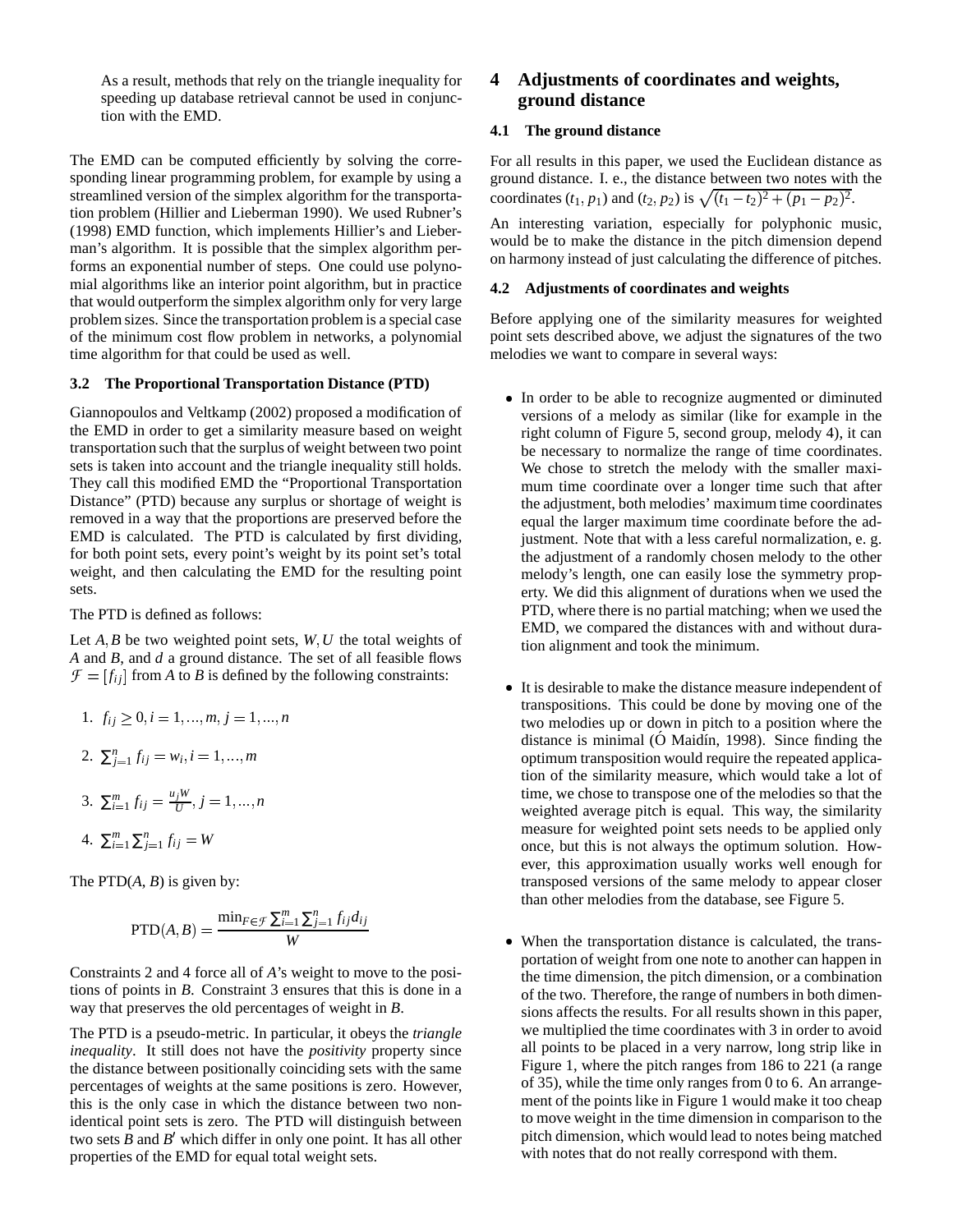#### **4.3 An example**

Figure 3 shows the weight flow for signatures of two melodies after adjusting them as described above. Unlike the signature shown in Figure 1, the time coordinates are now multiplied with 3 so that weight transportation in the time and pitch dimensions are similarly expensive. In Figure 1, the range of pitches is much larger than the range of time coordinates so that transportation distance measures would match notes which do not correspond with one another. Also, the top melody in Figure 3 was stretched so that the maximum time coordinates are both 28.5, and the top melody was also slightly shifted in the pitch dimension so that the weighted average pitches are the same.Without the pitch and duration alignments, the distance between these two melodies would be 5.41825 instead of 0.739529. For the sake of simplicity, we treated the grace note in the bottom melody like any other eighth note, thereby overemphasizing it and influencing the time coordinates of subsequent notes. A special treatment of grace notes would probably lead to better results.

In Figure 3, an arrow indicates the flow and the transported weight for each pair of weighted points between which any weight is transported. Consider, for example, the first two notes of both melodies. Since the second melody starts with a dotted eigth note and a sixteenth note, while the first one starts with two eigth notes, half of the weight of the second note of the first melody is transported to the first note of the second melody, while the other half goes to the second note. The quarter note which is represented as a hollow circle is only partially matched. It has a capacity of 1, but only 0.5 weight units are transported into it.

#### **5 Results and comparison with earlier results**

#### **5.1 Comparison with Schlichte's "Frankfurt Experience"**

Joachim Schlichte (1990) describes an attempt of grouping similar incipits together. This work was based on 83,243 incipits from the RISM A/II collection. Schlichte shows that omitting "insignificant" musical phenomena immediately leads to useless results, even among the small subset of 83,243 out of the 476,000 incipits that are currently available to us. The methods he classified as useless are:

- Converting the incipits into strings of intervals and comparing those, thus ignoring rhythm, absolute pitch, and rests, leads to distances of zero between very different pieces. Schlichte gives some examples.
- Comparing strings of pitches, ignoring only rhythm and rests, still leads to too many false positives. Transposing all pieces into the same key before applying this method makes matters worse.

Schlichte therefore only looked for identical incipits, which already give music scholars valuable pointers to interesting facts. One of the interesting applications is the identification of anonymous pieces. Schlichte writes that among the 14,000 anonymous works in his data collection, 292, i. e. about 2 %, can be automatically associated with a composer by looking for identical incipits. This comparison is based on the Plaine & Easie encoding (Selfridge-Field, 1997) in which all RISM A/II incipits are stored.



Figure 3: An illustration of a weight flow with the EMD; the coordinates are adjusted as described in Section 4.2. The signatures of melodies 1 and 11 from Figure 5 (left) after the adjustments, shown in the format (Time, Pitch; **Weight**):

Top: (0, 180.138; **0.5**), (1.58333, 175.138; **0.5**), (3.16667, 169.138; **1**), (6.33333, 192.138; **0.5**), (7.91667, 197.138; **0.5**), (9.5, 192.138; **1**), (12.6667, 186.138; **0.5**), (14.25, 192.138; **0.5**), (15.8333, 197.138; **0.5**), (17.4167, 192.138; **0.5**), (19, 186.138; **0.5**), (20.5833, 180.138; **0.5**), (22.1667, 175.138; **1**), (25.3333, 180.138; **0.5**), (26.9167, 175.138; **0.5**), (28.5, 169.138; **1**)

Bottom: (0, 180; **0.75**), (2.25, 175; **0.25**), (3, 169; **1**), (6, 192; **0.5**), (7.5, 197; **0.5**), (9, 192; **1**), (12, 186; **0.5**), (13.5, 192; **0.5**), (15, 197; **0.5**), (16.5, 192; **0.5**), (18, 186; **0.5**), (19.5, 180; **1**), (22.5, 175; **1**), (25.5, 180; **0.75**), (27.75, 175; **0.25**), (28.5, 169; **1**)

We compared approximately 80,000 incipits by unidentified composers in the RISM A/II collection to all other incipits; the result can be seen at http://give-lab.cs.uu.nl/MIR/anon/idx.html. About 13 % of these incipits lie within a distance of less than 1 (PTD; weights: duration only; base-40 pitches; time coordinates multiplied with 3) from other incipits. This includes trivial cases where the incipits are identical, but also more interesting cases like the one shown in Figure 4, where added notes, augmentation, transposition, and differences in rhyhtm, contour and the sequence of intervals make it more difficult to recognize the similarity.



Figure 4: These two versions of the "Ah! vous dirai-je Maman" theme are recognized as similar (with PTD, weights: duration only). Note the extra notes in the second to last measure of Stiévenart and the first measure of Anonymus, which lead to differences both in the sequence of intervals and the contours, and the fact that the Stiévenart version is an augmented and transposed version.

In order to see how many of these matches are actually useful and would not have been found by just looking for identical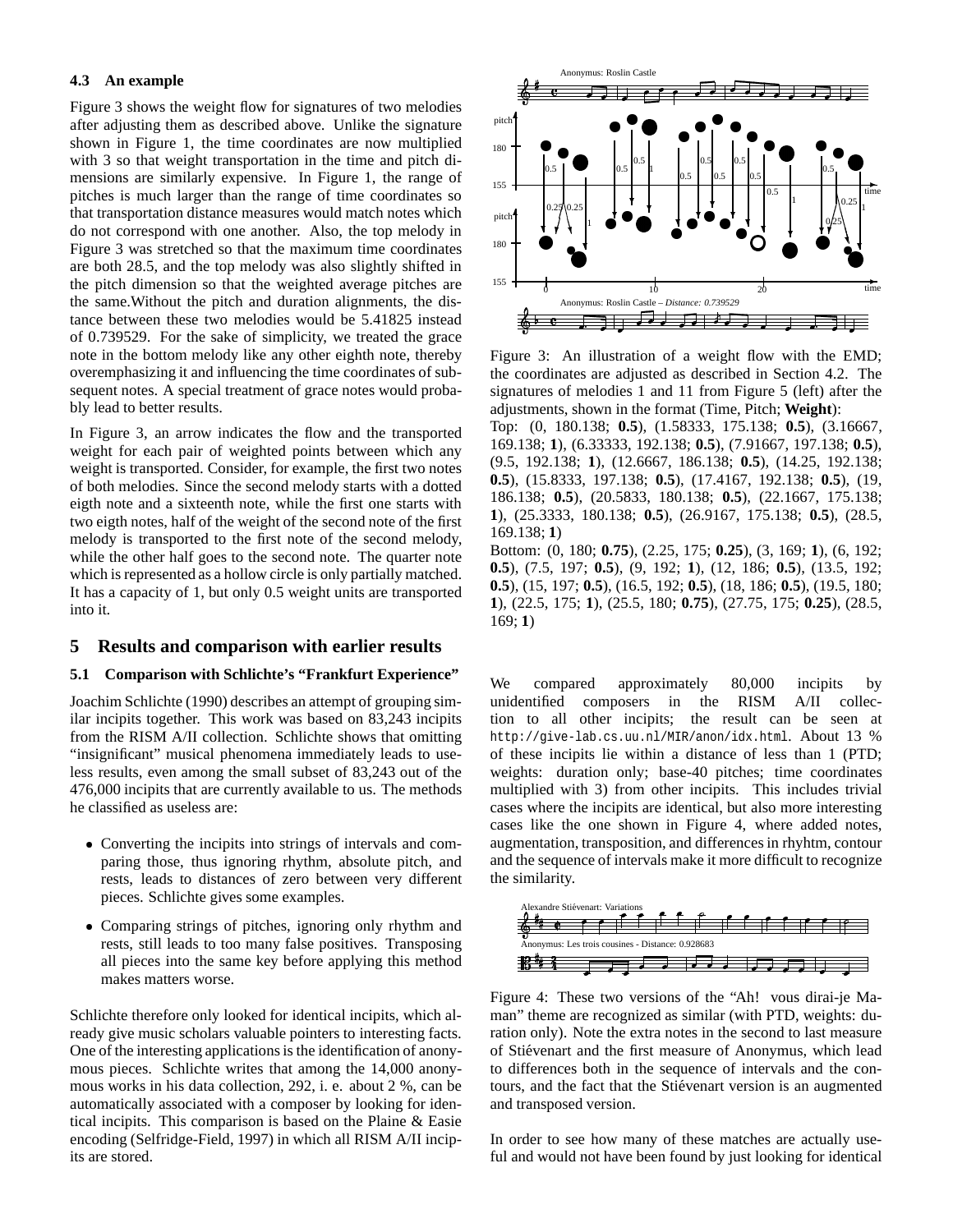pieces, we manually checked 100 randomly chosen search results with distances below one. 55 % of these works only match with other anonymous works. For 19 %, a composer could be found because the compared incipits are identical. This is similar to Schlichte's result  $-19%$  of 13 % are 2.47 %, while Schlichte's figure is 2.08 %. We expect a slightly higher percentage because we do not compare the Plaine & Easie encodings, but our database contents as described in Section 2, which means that we view more melodies as identical than Schlichte did. For example, we ignore beaming. For another 11 %, we could determine the composer although the incipits are not identical. Therefore, our method leads to the identification of about 3.9 % of all anonymous pieces instead of Schlichte's 2.08 %.

### **5.2 Comparison with Howard's "Harvard Experience"**

Howard (1998) describes a later attempt of grouping together similar incipits from the RISM A/II collection. This work was based on a subset of our collection with at most half as many 2 incipits. The U. S. RISM officials did not, like their Frankfurt colleagues, compare Plaine & Easie encodings, but converted the incipits into the DARMS (Selfridge-field, 1997) encoding language. They compared sorting results of five encoding types:

- 1. the complete encoding with all parameters,
- 2. the complete encoding transposed to a common pitch register,
- 3. the encoding stripped of such features as beaming, bar lines, and fermatas,
- 4. the encoding stripped of the items given in (3) plus grace notes,
- 5. the encoding stripped of the items given in (3) and (4) plus rhythmic values, rests, and ties, with the transposition to a common register (2) but with preservation of repeated notes.

None of the five encoding types lead to more than 6 out of 13 known occurrences of a song called "Roslin Castle" being sorted together among not more than 230,000 incipits.

Figure 5 shows the results of some queries for the same song with the EMD (left column) and PTD (right column). The EMD query groups together 11 out of 16 known occurrences among 476,000 incipits, i. e. a larger percentage among more than twice as many potential false positives in comparison with the "Harvard experience". If one does not count the 16th occurrence, shown at the bottom right, because it is not encoded correctly, our method compares even more favourably (73 % versus 46 %). The PTD result shown in Figure 5 does not group together more occurrences, but at least the false positives are musically very similar.

Figure 5 also illustrates the different properties of the EMD and PTD:

 The EMD groups more occurrences together in just one query result. Among the 16 known occurrences of "Roslin Castle", there are 3 groups with similar numbers of notes. The fact that the EMD allows partial matching, while the PTD matches all notes, leads to a clear distinction of these groups by the PTD, but not the EMD.

- Because of the weight normalization, the PTD recognizes augmented or diminuted versions of the same melody as similar. In the second group of melodies in the right column of Figure 5, melody number 4 is recognized as similar to the other melodies in the group, while the use of the EMD leads to a rather large distance since there is a large difference in weight between corresponding notes.
- The false positives in the right column of Figure 5 (numbers 6 and 8 in the first group) are more similar to the musical material in the rest of the query result than the false positives in the left column (numbers 12 to 16). The reason is that the EMD allows an unmatched weight surplus to be spread over the whole melody. In other words, this distance measure does not distinguish between a few extra or missing blocks of notes on the one side and differences between many individual notes or rests on the other side. When the PTD is used, blocks of extra or missing notes lead to the wrong notes being compared to one another, which usually dramatically increases the distance. Any differences between individual notes are also penalized.

## **6 Indexing**

We eliminated the need for calculating the expensive transportation distance to a query for every melody in the database by exploiting the triangle inequality and using vantage objects (Vleugels and Veltkamp, 2002). As a preparation, *k* vantage objects are randomly chosen from the database containing *n* point sets, and the distance of each of the *n* point sets to each of the *k* vantage objects is calculated in the feature space by determining a transportation distance. These transportation distances can be viewed as the coordinates of the point sets in a *k*-dimensional Euclidean space.

Thanks to the triangle inequality, the Euclidean distance between two point sets in the *k*-dimensional space is a lower bound for the transportation distance in the feature space (Barros et al., 1996).

The search for point sets which are closer than *r* to the query point set can now be limited to those point sets whose Euclidean distance from the query in the *k*-dimensional Euclidean space of transportation distances is less than *r*. Only for those, the transportation distance needs to be calculated. If the query object is not yet in the database, its distances to the *k* vantage objects need to be calculated as a first step. Then, by performing an approximate nearest-neighbour search in the Euclidean space, one can answer a query by performing  $O(m \log n)$  Euclidean distance calculations (Arya, Mount, Netanyahu, Silverman, and Wu, 1994) plus *m* expensive transportation distance calculations, where *m*, the number of reported point sets, depends on how the weighted point sets are distributed in the Euclidean space. If one prefers an exact nearest neighbour search, one can query a *k*-dimensional kd-tree using  $O(n^{1-\frac{1}{k}} + m)$  Euclidean distance calculations. In practice, with our database of 476,000 point sets and a maximum distance *r* of 5, we need

<sup>2</sup>Howard does not clearly say how many, but from the introduction to his paper it can be inferred that the number was probably below 230,000.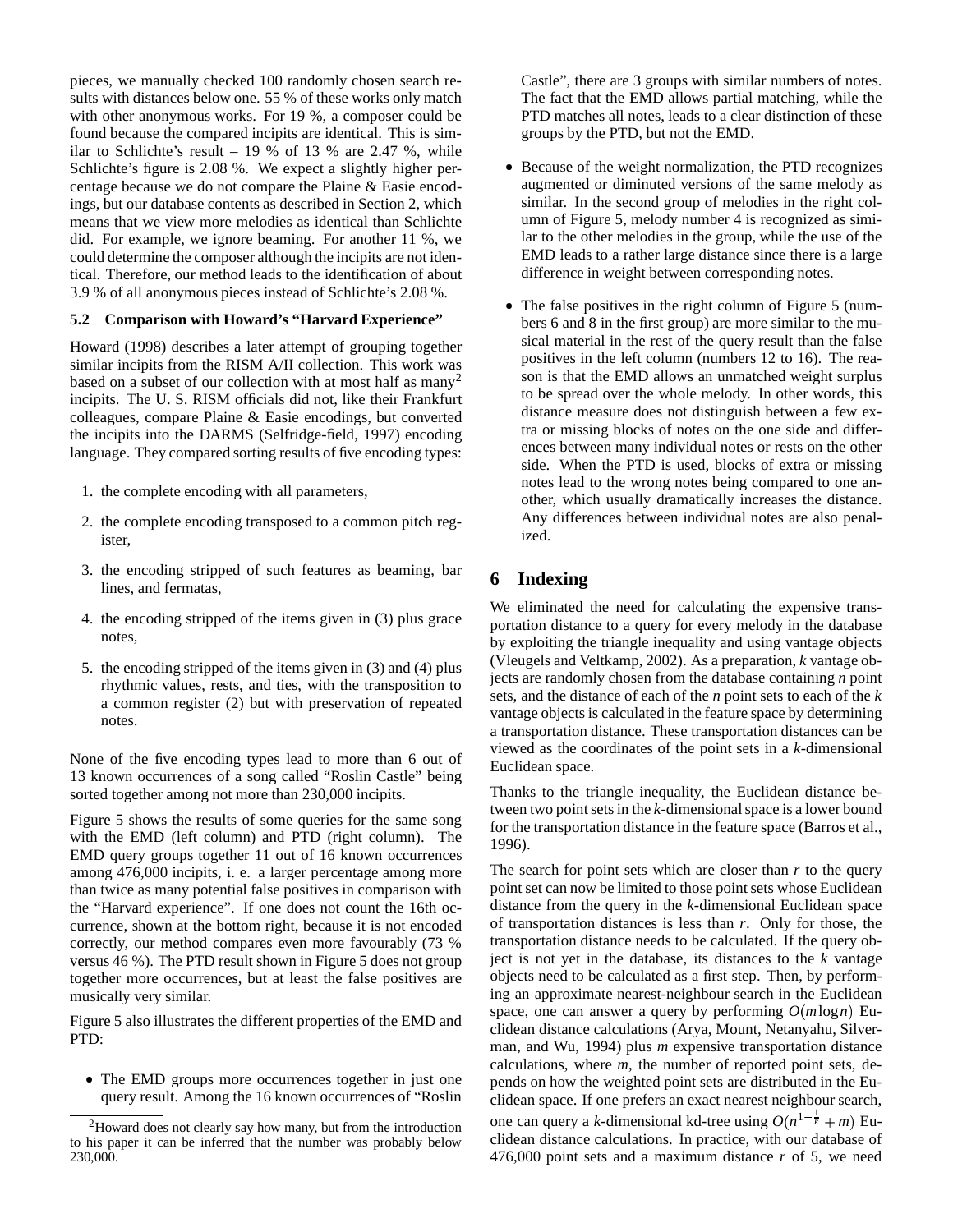

Figure 5: Query results for "Roslin Castle" among 476,000 melodies. Weights reflect only note durations. The left column shows the top 17 matches of an EMD-based query, containing 12 occurrences of "Roslin Castle". The right column contains all 16 known occurrences of "Roslin Castle", 15 of which are retrieved with 3 PTD-based queries whose results are separated with horizontal lines. There is an encoding error which prevents the 16th occurrence from being shown in other query results – in the Plaine & Easie format used for collecting the RISM data, it is easy to get the octaves wrong. For a discussion of the differences between EMD (left column) and PTD (right column), see Section 5.2.

less than 1000 expensive calculations instead of 476,000, which reduces the query running time on a 2-GHz Pentium 4 system with Windows XP from approximately 70 minutes to 9 seconds, without altering the result.

Although the triangle inequality holds only for the PTD and not generally for the EMD, we tried this indexing method for EMD distances as well. In most cases, the results are not distorted.

#### **7 Conclusions and future goals**

In comparison to Schlichte's and Howard's experience with grouping similar melodies from the RISM A/II collection together, our transportation distance measures perform much better. It is possible to group together more occurrences of a melody among a larger total number of incipits. Also, with transportation distance measures, it is easy to recognize sim